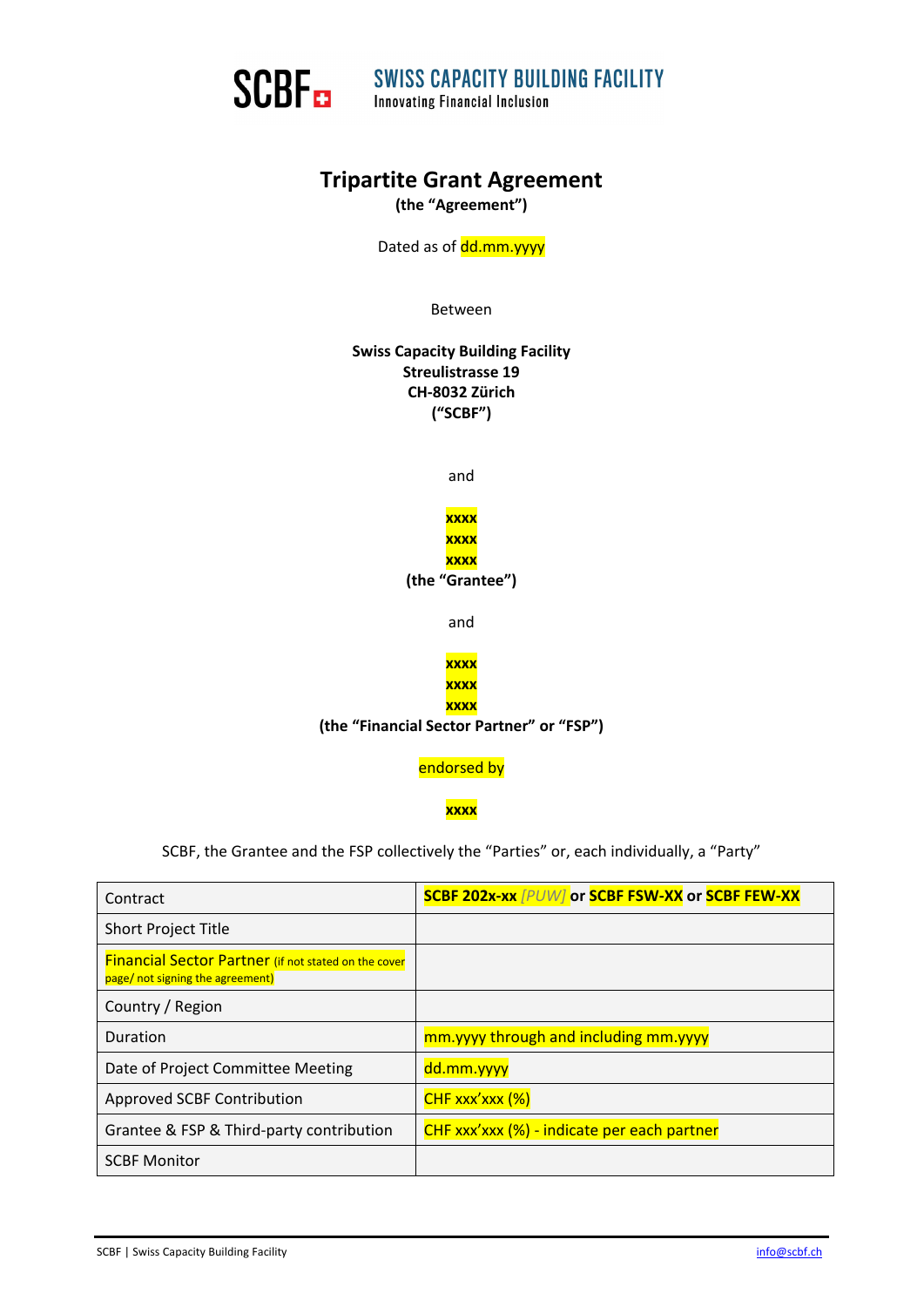

### **1. PREAMBLE**

- 1.1 The Swiss Capacity Building Facility (SCBF) is organised in the form of a Swiss association (*Verein*) registered with the commercial register of the Canton of Zürich under the number CHE‐ 416.248.482 having its registered office at Streulistrasse 19, 8032 Zürich, Switzerland. SCBF is a public‐private development partnership whose purpose is poverty reduction and building resilience in developing and emerging countries. In accordance with its purpose, as amended from time to time, SCBF's core business consists of funding technical assistance for financial sector partners (the "**FSPs**") to develop and upscale client‐centred financial products, channels and services for low-income clients in developing and emerging countries. The financial products and services include savings, loans, insurance, digital financial services, or financial education, among others (the "**Business**").
- 1.2 The Grantee is  $[•]$ .
- 1.3 The Financial Sector Partner is  $\boxed{\bullet}$ .
- 1.4 The Parties contemplate to *[support the supply of poor people, notably women, farmers,* microenterprises and small- and medium enterprises in developing countries, to expand their engagements in markets as producers, labourers, and consumers by enabling or facilitating their access to basic financial products and services in order to meet their essential needs and access services including nutritious food, housing, education, better health, clean/renewable energy, clean water and more] (the "**Project**").
- 1.5 The Parties execute this Agreement to govern their respective rights and obligations in relation to the Project.

*Based on the foregoing, the Parties agree as follows:*

#### **2. PARTS OF THIS AGREEMENT**

The Product Upscaling Support/Feasibility Study/Financial Education Campaign (the "**Project Proposal**") as approved by the SCBF Project Committee, including the Budget and Implementation Plan (Annex 1), as well as any other Annexes, shall form, be read and construed as integral parts of this Agreement.

In cases of any ambiguity, inconsistency or conflict of obligations between the documents that comprise the Agreement, the following order of precedence shall apply:

- I. the Agreement.
- II. the Project Proposal.
- III. Annexes to this Agreement.

#### **3. SCBF'S RIGHTS AND OBLIGATIONS**

- 3.1 Financial Inspections and Audits
- 3.1.1 SCBF reserves the right to perform at any time during normal business hours an audit and / or checks of the project related activities and Grantee's and FSP's books and accounts.
- 3.1.2 In addition to, in accordance with, and pursuant to section 3.1.1 above or 4.12 below, the SCBF may at any time during normal business hours perform a financial inspection and require evidence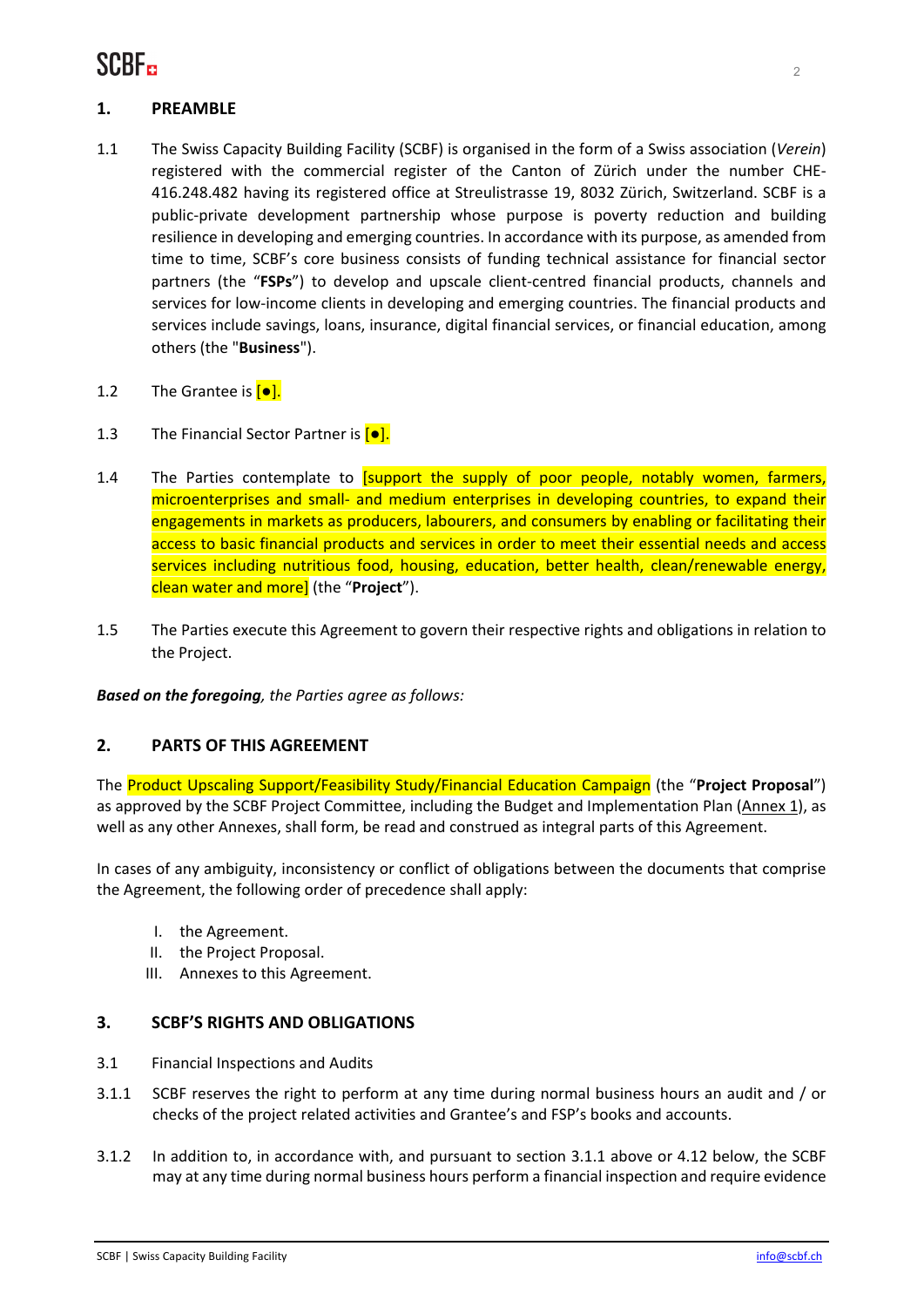

of project activities, the FSP's and / or third‐party's financial commitment/contributions to the Project, as documented in the Budget included in Annex 1 under self‐contribution of the FSP.

## 3.2 Condition to SCBF Grant Support

SCBF's grant funding is subject to the compliance of the FSP with the performance targets (including client outreach and social performance as stipulated in the Project Proposal) and FSP's best efforts in adhering to client protection principles as outlined in section 4.13 below. The Grantee is obliged to ensure the above-mentioned compliance of the FSP and / or other third parties, if any, to the best of its ability.

## *[For projects starting after June 2024, delete if not applicable]*

The Project shall be initiated at the earliest convenience possible but in any event demonstrably by no later than 31 December 2024 and shall be completed as soon as feasibly possible and no later than 31 December 2026 (the "**End Date**"). For the avoidance of doubt, it is understood among the Parties that, subject to explicit written consent of SCBF, extensions will not be granted beyond the End Date.

## **4. GRANTEE'S RIGHTS AND OBLIGATIONS**

## 4.1 Services

Within the frame and scope of this Agreement, the Grantee will provide the services (the **"Services")** as documented in the Project Proposal (Annex 1).

## 4.2 Use of Funds, Term

The Grantee shall use the funds granted by SCBF under this Agreement for the objectives of the Project solely, as described in the Implementation Plan and the Budget (Annex 1).

## 4.3 Project Activities

Activities which are foreseen in this Agreement must have demonstrably started before (xx insert date xx *within one month of the project start date indicated on the cover page*) and completed by (xx insert project end date xx) at the latest. Activities conducted before the start date will not be covered by this grant.

## 4.4 Return of unused Funds, Term

The Grantee undertakes to return unused Project funds granted by SCBF under this Agreement to SCBF as per SCBF's instructions.

## 4.5 Milestone Reporting to SCBF

## *[PUW/FEW, delete if not applicable]*

The Grantee shall submit to the SCBF Monitor (with SCBF Secretariat in copy) milestone reports (the "**Milestone Reports**") that shall inform on (i) the status of achieving the milestones as indicated in the Implementation Plan, (ii) the key performance indicators as defined in the Project Proposal and/or agreed upon with the SCBF Monitor [including product-, gender-, youth- (under 35 years of age) and rural/urbanspecific outreach data], (iii) the main bottlenecks and challenges faced, and (iv) the required adjustments of the original Implementation Plan and Budget (Annex 1).

The SCBF Monitor shall determine the frequency and format of the Milestone Reports in consultation with the Grantee. The FSP shall make the data available to the Grantee and the SCBF upon request no later than fifteen (15) working days of the request.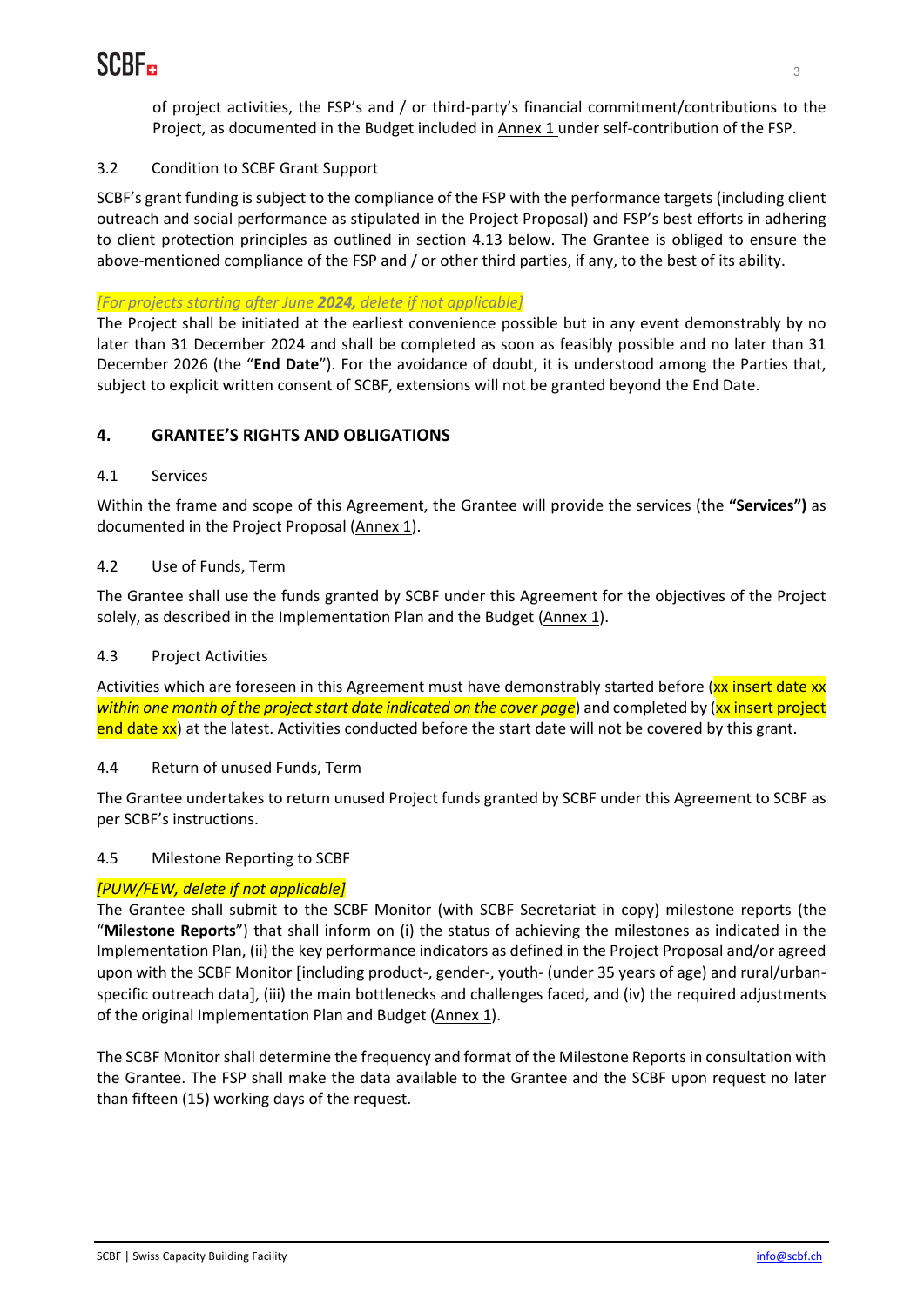## *[FSW, delete if not applicable]*

Milestone Reports for the Feasibility Study are required only if the process for the completion of the Project takes longer than five (5) months. The Grantee shall provide the complete Feasibility Study to the SCBF Monitor for approval together with a version to be made available to the public on the SCBF website and shall copy the SCBF Secretariat to pertaining e‐mails and other related documentation.

The SCBF Monitor and the SCBF Secretariat shall treat the complete Feasibility Study as Confidential Information (see section 11.6) not to be shared within and outside the SCBF except for legal and other advisors sufficiently bound by respective professional secrecy regulation.

- 4.6 Mid‐Term Project Financial Report and Final Project Financial Report
- 4.6.1 A mid and end of project financial report will be required for the Project and shall be submitted within thirty (30) calendar days of the middle of the Project (the "**Mid Project Financial Report**", respectively, the "**Final Financial Report"**). The Mid Project Financial Report is due within thirty (30) calendar days of *[insert date*] and the Final Financial Report within thirty (30) calendar days of *[insert date*]. The Grantee and the FSP are required to duly sign the Mid Project Financial Report and the Final Financial Report to verify the financials in said reports. These reports shall include a signed confirmation by the Grantee that the Grantee´s costs have been reimbursed exclusively by SCBF. The Grantee herewith undertakes that all information provided in the financial reports is in any given aspect adequate, true, correct, complete and appropriate. These reports shall show:
	- the original Budget from the Project Proposal, outlining the total Project costs and the Grantee´s, FSP's, third parties' and SCBF's contribution.
	- II. the actual expenditures against the Budget and the (expected and / or actual) rationale for variances +/‐ 10% of the overall Budget.
- 4.6.2 Any Budget variances must be explained and "corrective" action to be taken by the Parties to ensure that (i) the Project remains on track and in line with the SCBF Proposal Guide (accessible here) and (ii) the percentage level of cost-sharing between the Parties reflects the approved original Budget (Annex 1). For the avoidance of doubt, it is understood among the Parties that, in principle, SCBF only financestechnical assistance costs, while all other costsincurred by the Project are to be borne by the Grantee, the FSP and Third Parties. The Mid‐Term and Final Financial Reports are to be submitted to the SCBF Monitor and the SCBF Finance Manager in accordance with section 4.6.1.
- 4.6.3 For costs directly covered by FSP's and third parties' contributions, which are not accounted for in the Grantee's books, the Grantee is required to obtain and keep in its Project records signed confirmations from partner(s) of their expenditures.
- 4.7 Final Operational Report According to the SCBF Final Reporting Templates [only PUW & FEW, delete if not applicable]

Within thirty (30) calendar days upon completion of the **Product Up-Scaling Support/Financial Education** Campaign, the Grantee shall submit a maximum five-page long final report in line with the SCBF Final Reporting Templates and Guidelines (available on www.scbf.ch/templates) to the SCBF Monitor and the SCBF Secretariat (**the "Final Operational Report").** The Grantee herewith undertakes that all information provided in the Final Operational Report is in any given aspect adequate, true, correct and appropriate.

- 4.8 Collection of Outreach Data and selected Key Performance Indicators [only PUW and FEW, but occasionally FSW ‐ delete if not applicable]
- 4.8.1 A completed template with client outreach and selected key performance indicators ("**KPI**") must be provided by the Grantee and / or the FSP at mid-term, end of project, and thereafter annually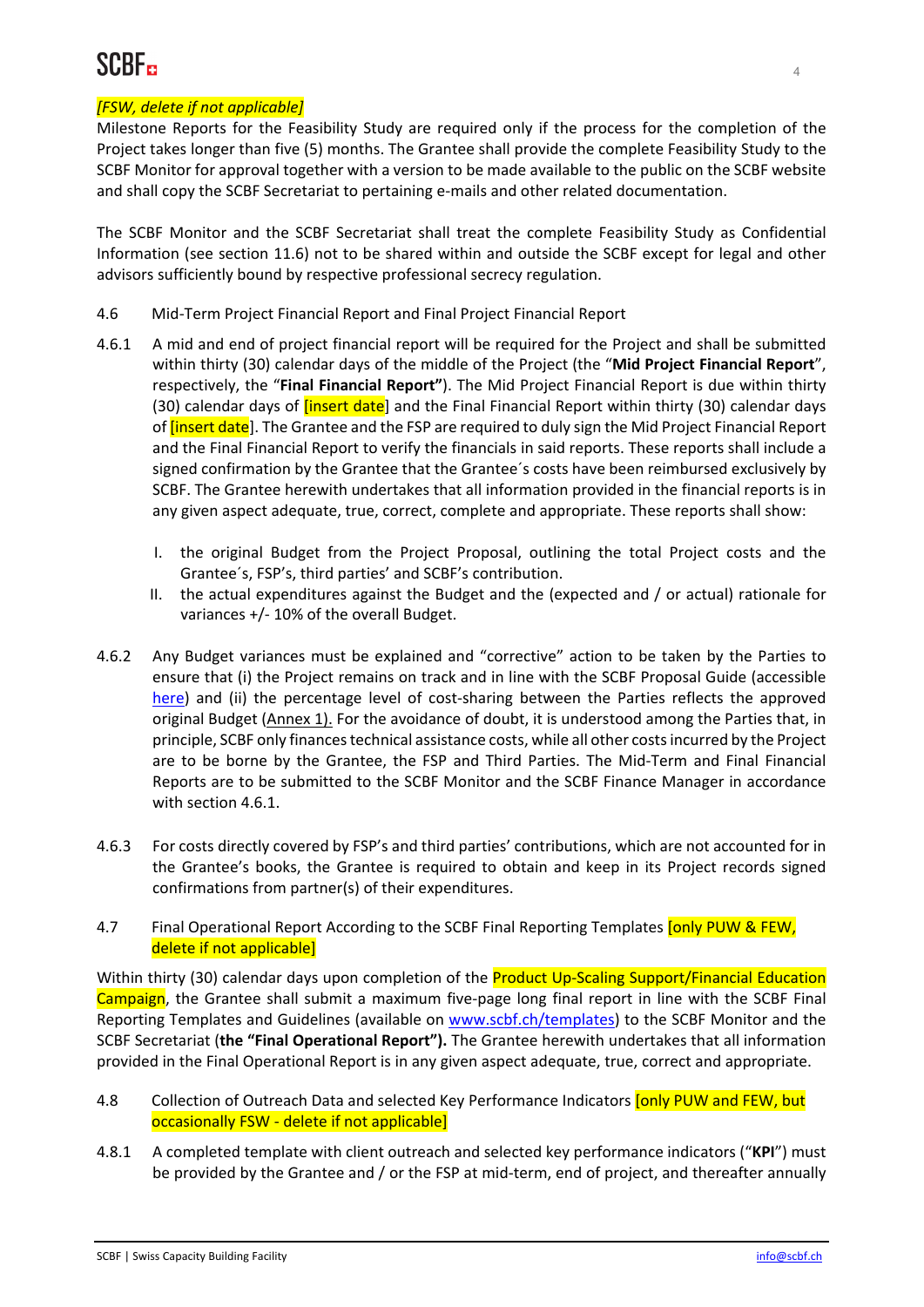

to the SCBF up to three (3) years after project completion to track the time‐lagged results achieved at the client level and FSP.

4.8.2 The Grantee and the FSP will ensure that selected data on client outreach and other KPI data, as specified by the SCBF Monitor and SCBF Secretariat, are collected by the FSP and, upon its request, submitted to the SCBF. As a minimum, outreach data should be product-, gender- and youthspecific (under the age of 35), and differentiated between rural/urban, as far as feasible.

#### 4.9 SCBF Monitor and Key Milestones

The Project Committee has appointed [xxxx] as SCBF Monitor and defined the following key milestones (the "**Key Milestones**") to which the Grantee is required to report to the SCBF Monitor with a copy to the SCBF Secretariat by email:

| No.                     | Date                 | <b>Title/Description</b>                     | <b>Format requested by SCBF Monitor</b>       |
|-------------------------|----------------------|----------------------------------------------|-----------------------------------------------|
| $\mathbf{1}$            | [mm.yyyy]            | [title or short description of milestone]    | <b>SCBF Milestone Reporting Template</b>      |
|                         |                      |                                              | (e.g. SCBF format, other format, email, call) |
| X                       | [within 30           | Mid-Term Project Financial report & Mid-     | SCBF Mid-Term Project Financial Reporting     |
|                         | days of the          | Term Outreach data                           | Template & Outreach Data template             |
|                         | middle of the        |                                              | (available on www.scbf.ch/templates)          |
|                         | intervention]        |                                              |                                               |
| $\overline{2}$          | [mm.yyyy]            | [title or short description of milestone]    | [requested format]                            |
| 3                       | [mm.yyyy]            | [title or short description of milestone]    | [requested format]                            |
| x                       | [within 30           | Final Operational Report & Final Project     | SCBF Final Reporting Templates (available on  |
|                         | days upon            | Financial Report & End of Project Outreach   | www.scbf.ch/templates)                        |
|                         | completion of        | data                                         |                                               |
|                         | intervention]        |                                              |                                               |
| $\overline{\mathbf{x}}$ | within 60            | Audit Report (for grants equal to and higher | Audit requirements for the grantee (Annex 3)  |
|                         | days upon            | than CHF 100k, delete if not applicable)     |                                               |
|                         | completion of        |                                              |                                               |
|                         | <i>intervention]</i> |                                              |                                               |
| $x+1$<br>$x+2$          | Upon request,        | Yearly outreach / KPI Report +3              | Updated Monitoring & Evaluation file with     |
|                         | as a min. 3          |                                              | key performance indicators                    |
| $x+3$                   | years after          |                                              |                                               |
|                         | project              |                                              |                                               |
| years                   | completion           |                                              |                                               |

#### 4.10 Project Progress

As part of the project quality control, the SCBF Monitor will discuss and collect feedback from the FSP on Project progress and their satisfaction with the Services being provided by the Grantee. This will be conducted at least twice, once in the first half and once in the second half of the Project.

#### 4.11 Responsibility for Achievement of Objectives and Performance Targets

The Grantee and FSP ensure, to the best of their ability, the achievement of the agreed objectives and performance targets in the Budget, and timeframe as approved by the SCBF. In the event of non‐ achievement of the objectives and performance targets within the agreed period (by xx date xx), subject to the Force Majeure provisions in section 11.7, the Grantee is requested without additional funding from the SCBF to extend Project duration to deliver its contractual inputs in an effective and efficient manner to obtain the outputs and outcomes defined in the Project Proposal. If this is not possible for a good reason, which has to be approved by the SCBF Monitor, the Grantee is required to reimburse the unutilised funds to the SCBF as per the latter's direction.

#### 4.12 Audits and Financial Checks

4.12.1 [For Projects where SCBF funding is equal to or greater than CHF 100'000 *delete if not applicable*] The Grantee is required to have an external financial auditor conduct an audit in accordance with International Standards on Auditing (ISRS 4400 Agreed‐upon‐procedure). The cost of the external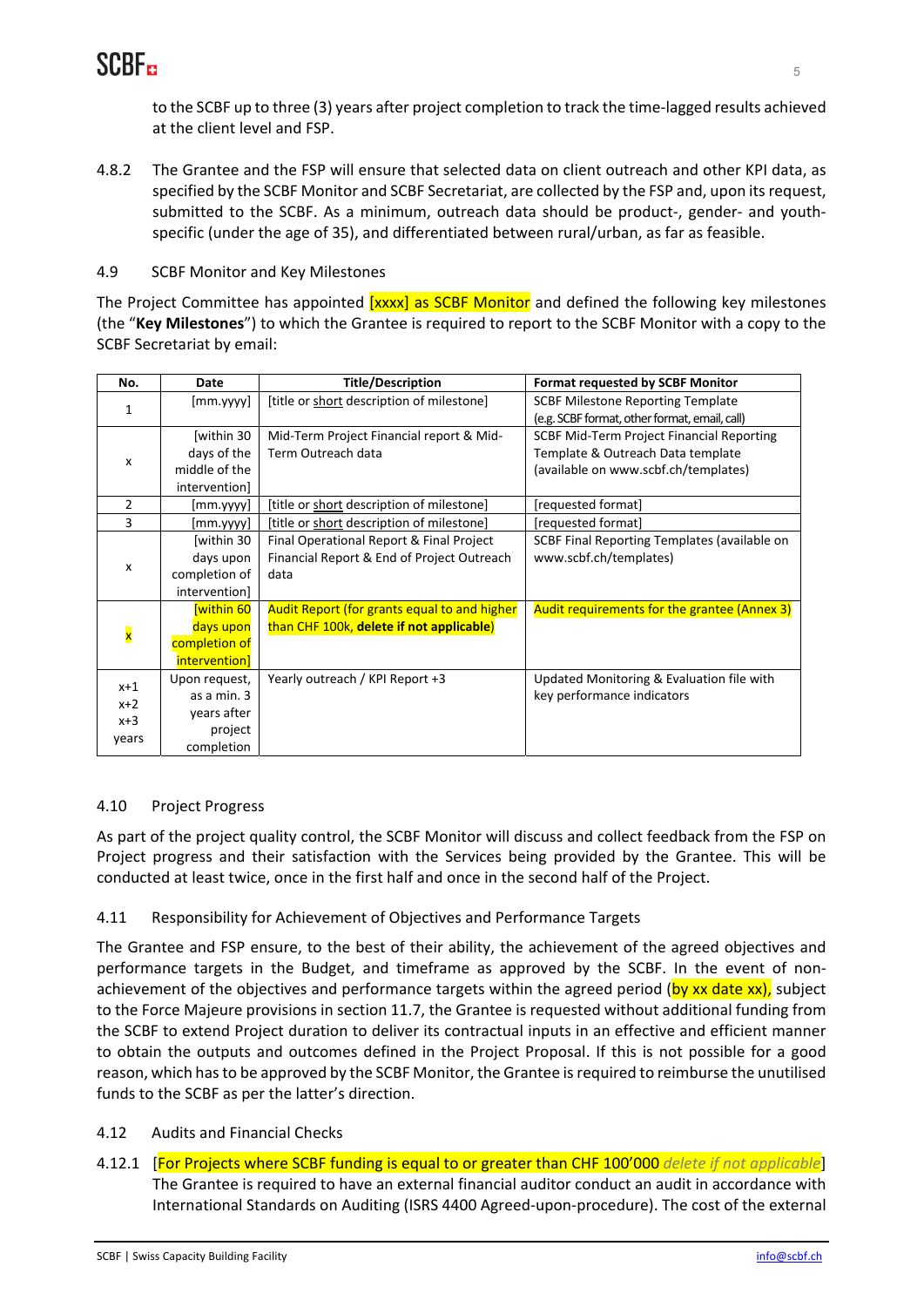audit will have to be approved and will be covered by SCBF. The purpose of the agreed-uponprocedure is to validate project costs and partner(s) contributions. The Grantee is obliged to complete the audit and have the auditor submit the report to SCBF Finance Manager no later than 60 days after the Project has ended. See Annex 3 for more details. The final grant payment under this Agreement will be made once the audit report has been submitted to SCBF and is deemed as satisfactorily completed by SCBF.

- 4.12.2 All grants are subject to a random financial audit and / or a detailed control of financial expenditures by the SCBF during or up to 5 years after the project end. The Grantee is required to keep:
	- I. Electronic copies of invoices and / or timesheets for the technical assistance ("**TA**"), divided into SCBF‐funded and Grantee´s self‐contribution.
	- II. Electronic copies of invoices and / or receipts of non-TA costs covered by the Grantee's self-contribution (if applicable).
	- III. Signed confirmations of partner(s) expenditures for costs directly covered by FSP and other contracting third parties´ contributions, which are not accounted for in the Grantee´s books and are presented in the Final Financial Report (see section 4.6).
- 4.12.3 All invoices/timesheets and other validation documents should be marked/stamped as original receipts of the SCBF, FSP, Grantee or other contracting third parties' contribution (as applicable), in such a way that they cannot be used for other settlements. A financial inspection of the originals may be conducted at any time by SCBF.

### 4.13 Client Protection

The Grantee shall request the FSP in all direct agreements to comply with the client protection principles of the **Smart Campaign** - or similar relevant client protection guidelines for banks as provided by the SCBF from time to time - and strongly encourage its/their management and staff to apply them in a pragmatic and feasible manner.

#### 4.14 Grantee Staff

- 4.14.1 The Grantee shall assign the experts designated in the Budget (Annex 1) for the performance of the Services. Any change in the designated experts requires the prior written approval of the SCBF Monitor and SCBF Finance Manager. If the profile of a replacing expert is more junior, the SCBF co-funding contribution will be adjusted accordingly through a contract amendment.
- 4.14.2 Pursuant to section 4.12.3, upon request of the SCBF Secretariat, the Grantee shall provide verification of the actual provision of consultancy services (mainly in terms of time sheets of the specialists financed) by Grantee Staff.

#### 4.15 Visa and Travel Arrangements

Under this Agreement, the Grantee shall be responsible for making all travel arrangements (including purchase of tickets) and obtaining all necessary visas for Grantee Staff and with no such cost to be borne by SCBF.

### **5. FSP´S AND / OR CONTRACTUAL THIRD PARTIES' OBLIGATIONS**

- 5.1 Notably, the FSP and / or other contractual third parties have the obligation to sign the Mid Project and Final Financial Project Report to verify the financials in the reports and submit signed confirmations of their expenditures to the Project as outlined in section 4.6.
- 5.2 Pursuant to section 3.1, the FSP can be a subject to a financial inspection. The FSP has the obligation to ensure that all invoices/timesheets and other validation documents are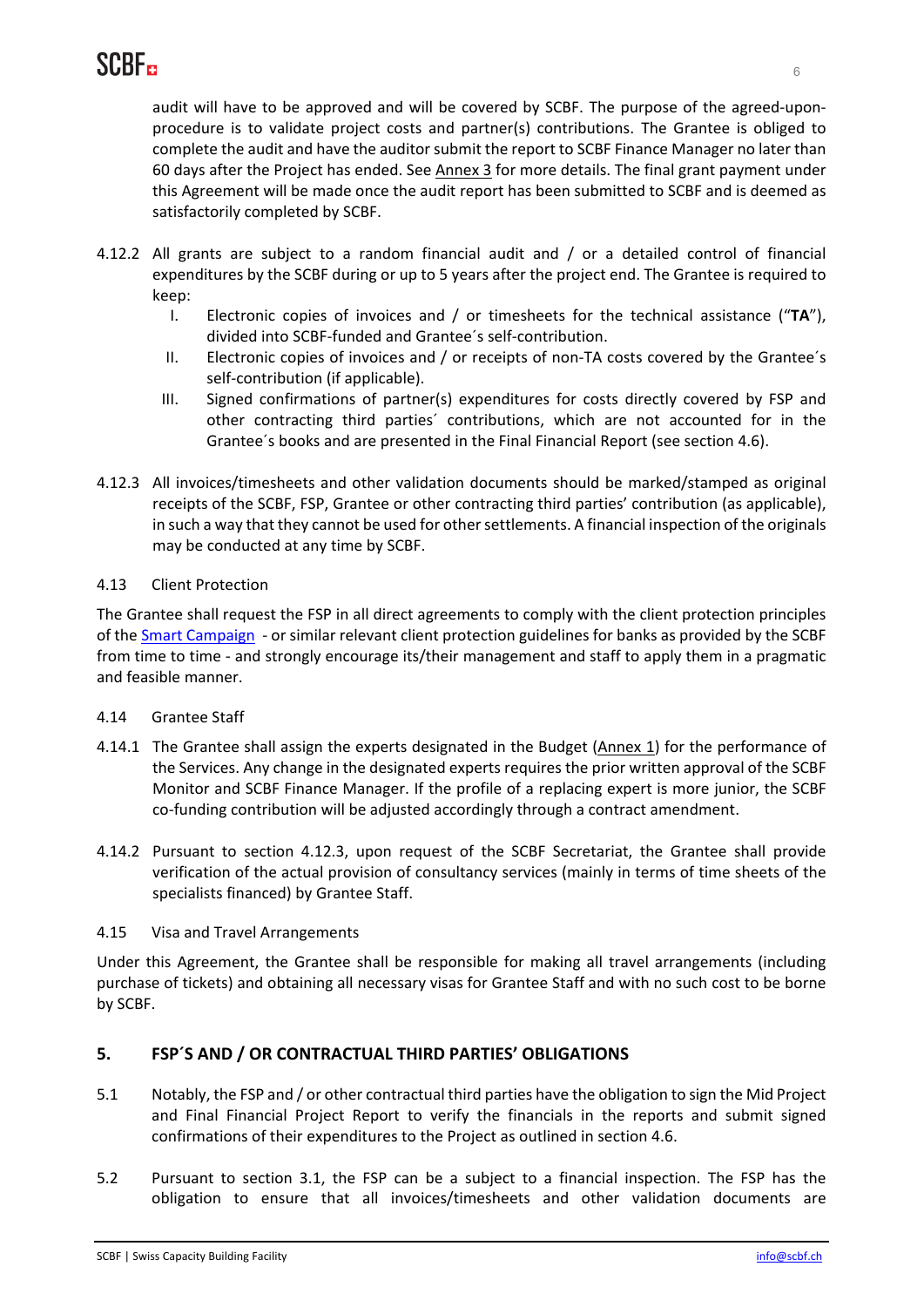marked/stamped as original receipts of the SCBF and own contribution to the Project in such a way that they cannot be used for other settlements. The FSP and / or Contractual Third Parties are required to comply with requests from the auditor for this Project.

The FSP will provide client outreach data and other KPIs related to the Project collected by the SCBF Secretariat up to three (3) years after the Project completion, as outlined in section 4.8.

## **6. FDFA'S CODE OF CONDUCT**

6.1 The Parties undertake, at any given time, whether in Switzerland / or abroad, to strictly observe and adhere to the rules and regulations as set forth in the FDFA's Code of Conduct as enclosed herewith as Annex 2 and available under:

https://www.shareweb.ch/site/SDCPSEAH/Documents/CodeConduct\_ContractualPartners\_EN.p df (as amended from time to time, as the case may be).

- 6.2 The Parties further undertake to impose the obligations as per section 6.1 on any and all of their contractual parties involved or otherwise forming part of the Project (such as, e.g., without limitation, providers of goods and services, consultants, contractors, etc., together, the "**Contractual Partners**").
- 6.3 In addition, the Parties will use best reasonable efforts to have the Contractual Partners impose the foregoing duties to their respective personnel and subcontractors.

### **7. REMUNERATION, TERMS AND METHOD OF PAYMENT**

#### 7.1 Remuneration

For the Services to be rendered by the Grantee under this Agreement the SCBF shall pay a sum gross of up to **CHF [xxxxxx]** (the "**Contract Value**"). A detailed cost breakdown is given in Annex 1.

#### 7.2 Terms of Payment

The Grantee's remuneration shall be paid against presentation of the respective instalment requests as stated below. The Grantee's instalment requests shall be addressed to the SCBF Secretariat. However, the SCBF monitor's approval for accomplishment of milestones, as documented in the Milestone Reports and Final Operational Report and other supporting documents, such as Project deliverables, are sufficient to trigger the tranches of payment.

| $CHF$ $[xx'xxx]$ (max. 20%)   | advance payment, payable upon signature of this Agreement and against<br>presentation of the SCBF factsheet.                                                                                                                                                                                                                                                                                                                                                                                                                                          |  |
|-------------------------------|-------------------------------------------------------------------------------------------------------------------------------------------------------------------------------------------------------------------------------------------------------------------------------------------------------------------------------------------------------------------------------------------------------------------------------------------------------------------------------------------------------------------------------------------------------|--|
| $CHF [xx'xxx]$ $(xx %)$       | intermediary payment, payable upon accomplishment of milestones xx.                                                                                                                                                                                                                                                                                                                                                                                                                                                                                   |  |
| $CHF [xx'xxx]$ $(xx %)$       | intermediary payment, payable upon accomplishment of milestones xx<br>and mid-project reports.                                                                                                                                                                                                                                                                                                                                                                                                                                                        |  |
| Up to CHF [xx'xxx] (min. 20%) | as a final payment upon termination of the Services, the submission of the<br>Final Operational Report and Final Financial Report (see sections 4.6 and<br>4.7, incl. verification of consultancy services provided if requested by the<br>SCBF), and the Audit Report (see section 4.12) delete if not applicable and<br>the acceptance thereof by the SCBF. The SCBF may partially or fully<br>suspend the settlement of the final payment, if the <b>Product Up-Scaling</b><br>Support/Feasibility Study/Financial Education Campaign has not been |  |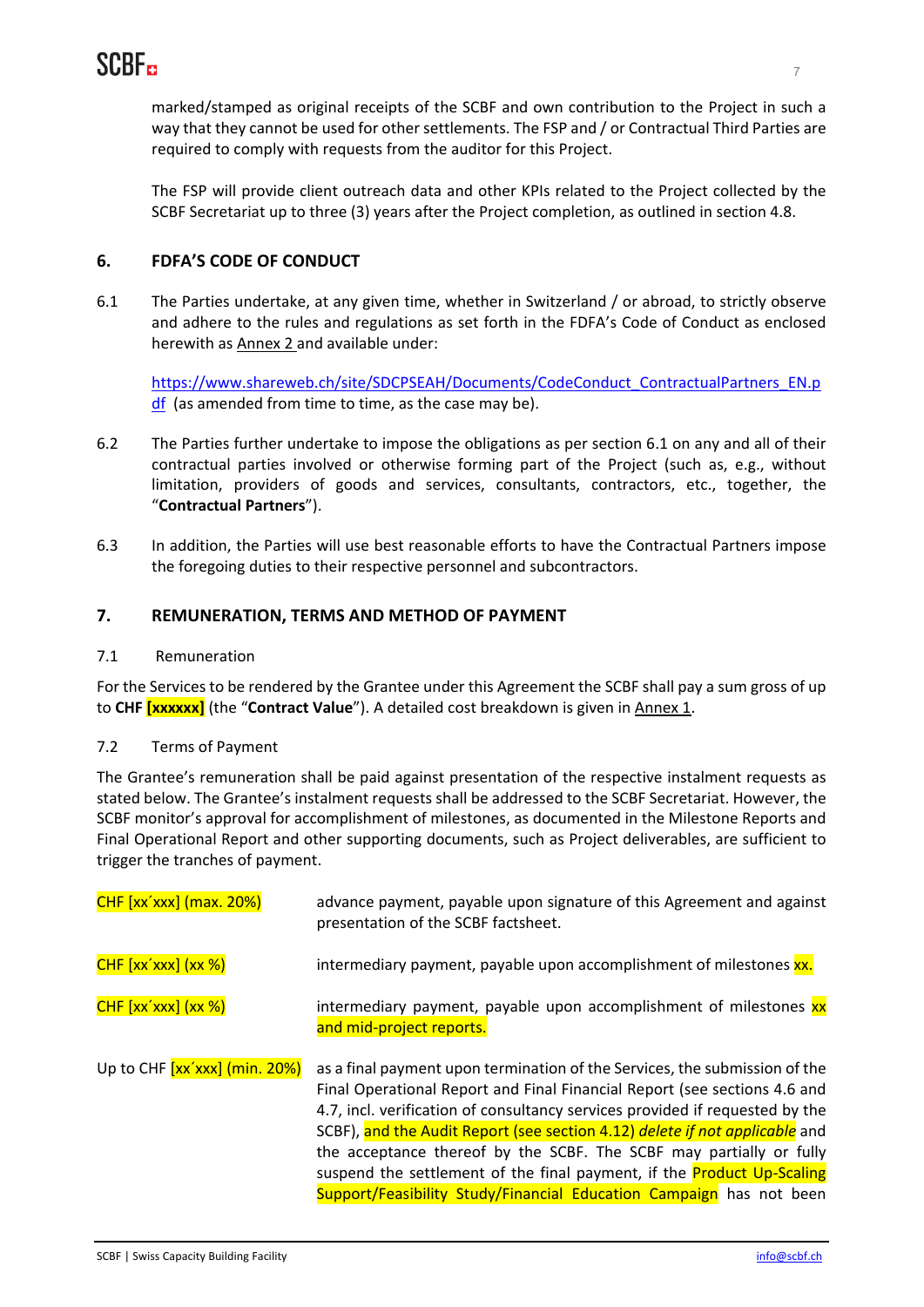implemented by the Grantee substantially in line with the orientations defined in the Project Proposal (Annex 1), or if the Grantee fails to comply with reporting obligations as set forth in sections 4.5 et seq. above. In case of a submitted Final Operational Report of, in view of SCBF, unsatisfactory material content or insufficient quality of the English language or having any other deficiencies considered material by the SCBF, the SCBF reserves the right to deduct the instalment request amount for elaboration, editing or professional translation, from the Grantee´s final payment.

#### 7.3 Method of Payment

Payments shall be directly disbursed in Swiss Francs to the account indicated by the Grantee. Transaction coststo accounts outside Switzerland shall be borne by the Grantee. In exceptional cases and upon written acceptance of the SCBF Secretariat, the payments can be made to another account than that of the Grantee.

### **8. LIABILITY OF THE GRANTEE, TERMS AND METHOD OF PAYMENT**

- 8.1 The Grantee shall perform in full the Services and its other obligations under this Agreement for which it was contracted, in due time and in agreement with generally accepted industry quality standards, unless unable to do so (i) in the event of Force Majeure or (ii) in the event of other causes not due to the Grantee's or the FSP's default. In this regard, the Grantee shall be liable for any breach of the Agreement for which it is accountable.
- 8.2 The liability of the Grantee for gross negligence and wilful misconduct shall be limited to the Contract Value (see section 7.1). This shall not affect the liability for gross negligence and wilful misconduct.
- 8.3 The liability of the Grantee shall lapse upon the final acceptance of the Grantee's Services by the SCBF.
- 8.4 Liability of the Grantee for consequential damages is excluded.

### **9. COPYRIGHT, INTELLECTUAL PROPERTY (IP) RIGHTS AND BRANDING**

9.1 Joint Ownership in IP Rights

Under this Agreement,

- 9.1.1 all copyrights and intellectual property rights, including studies, photos, reports, patents, designs and trademarks, and related documents furnished by the Grantee, respectively.
- 9.1.2 the Product Up-Scaling Support/Financial Education Campaign/Feasibility Study.
- 9.1.3 including any material created by the Contractual Partners for the purposes of, or as a result of, performing their obligations (9.1.1 ‐ 9.1.3 together the "**Agreement Material**")

shall be jointly owned by the SCBF, the Grantee and the Financial Sector Partner.

9.2 Free Disposal

Subject to the confidentiality provisions as per section 11.6 of this Agreement, the SCBF, the Grantee and the FSP are entitled to dispose freely of the Agreement Material for all **Product Up-Scaling Support/** Financial Education Campaign / Feasibility Study-related purposes.

(FSW only, delete if not applicable)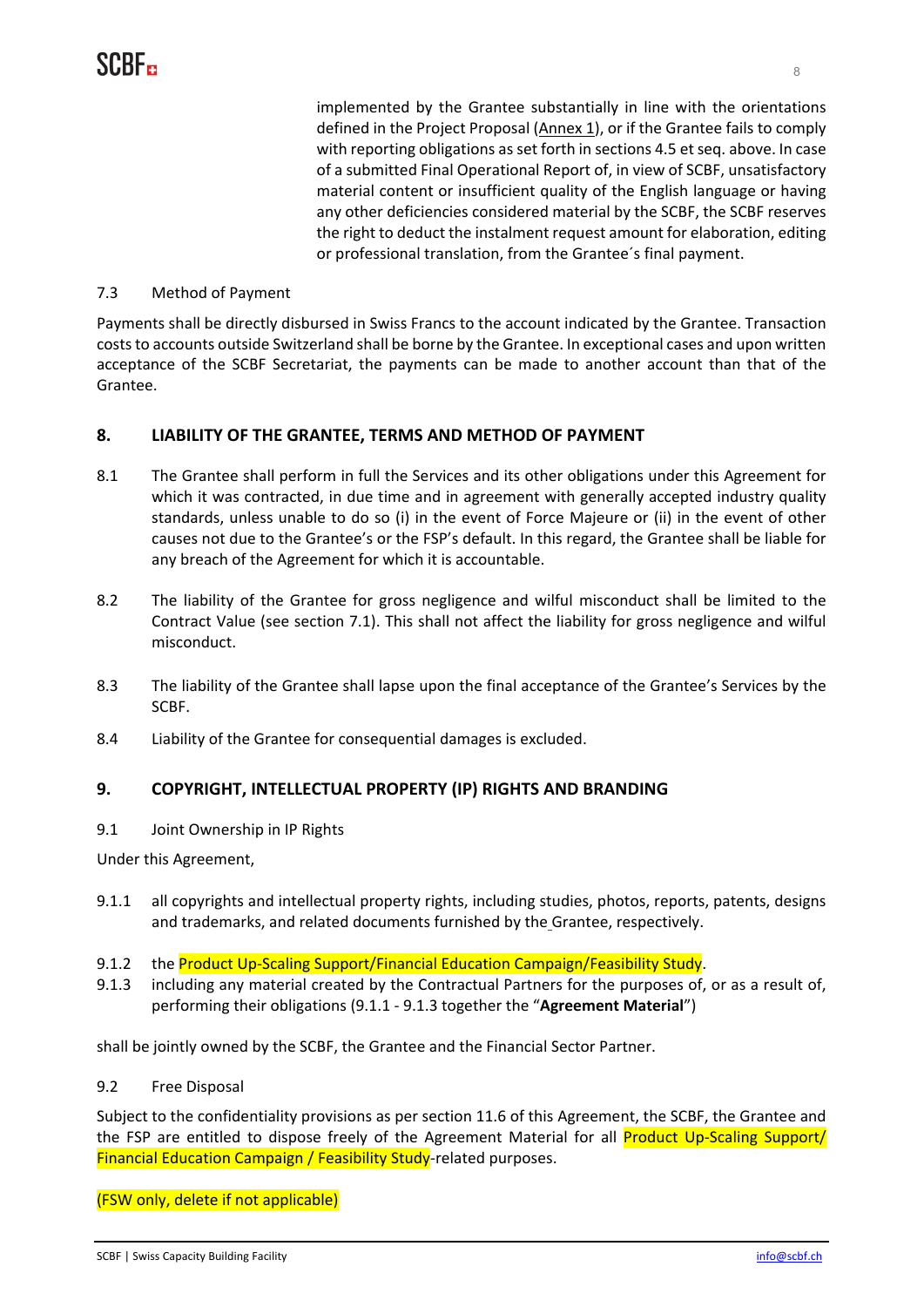For the avoidance of doubt, it is understood among the Parties that the SCBF does not claim any copyright and intellectual property of the Feasibility Study, except for the publication of a "public version" of the Feasibility Study as mutually agreed among the Parties prior to publication on its website to which Grantee and the FSP herewith unconditionally and irrevocably agree.

## 9.3 Existing Intellectual Property

This paragraph does not affect the ownership of intellectual property rights which were in existence before the Project Starting Date (see section 10.1), or were developed other than as a result of the performance of the Services and obligations under this Agreement (the "**Existing Intellectual Property**"). However, the Grantee hereby grants to the SCBF a permanent, irrevocable, royalty free, non‐exclusive license (including a right of sublicense) to, without prior notice to the Grantee or any other need to previously request Grantee's consent, fully and unrestricted access, use, reproduce, adapt, publish, communicate and exploit any such Existing Intellectual Property for the purposes of this Agreement.

### 9.4 Branding

The Grantee and the FSP must include the SCBF logo / website and acknowledge SCBF as a funder and partner on all press releases, public reports, speeches, newsletters, webinars, and other public disclosures which relate to the work of the Project in this Agreement.

### 9.5 Continuance

This paragraph 9 shall survive the End Date.

### **10. TERM AND TERMINATION**

#### 10.1 Entry into Force

This Agreement entersinto force upon due execution by authorized signatories of all Parties(the "**Starting Date**").

- 10.2 Postponement of Starting Date and Delays in Implementation
- 10.2.1 In case of postponement of the Starting Date, the Milestone Dates and the End Date will be postponed accordingly, thereby ensuring that the overall duration of the Agreement remains unchanged. This Agreement covers the period mentioned under "Duration" on the first page and remains valid and binding upon the Parties until all Parties have complied in full and completed any and all of their Services and obligations under this Agreement.
- 10.2.2 The Grantee will, and herewith undertakes to, inform the SCBF Monitor in writing as soon as possible in the event of significant changes and / or delays.
- 10.3 Termination by the SCBF
- 10.3.1 The SCBF may terminate this Agreement at any time upon written notice of not less than thirty (30) calendar days for a good reason. For the avoidance of doubt, the following are considered significant changes (without limitation, each a "**Good Reason**"): Change of FSP / Grantee, material breach of the Agreement, bankruptcy, reputational downside, bribery, unethical behaviour, etc.
- 10.3.2 Upon receipt of such notice, the Grantee shall promptly and / orderly bring the Services to a close and shall deliver to the SCBF copies of all reports, drafts and other documents prepared up to this date, such date consequently being deemed the End Date.
- 10.3.3 The Grantee has to return any unutilised funds to the SCBF within thirty (30) calendar days upon the termination of the present Agreement.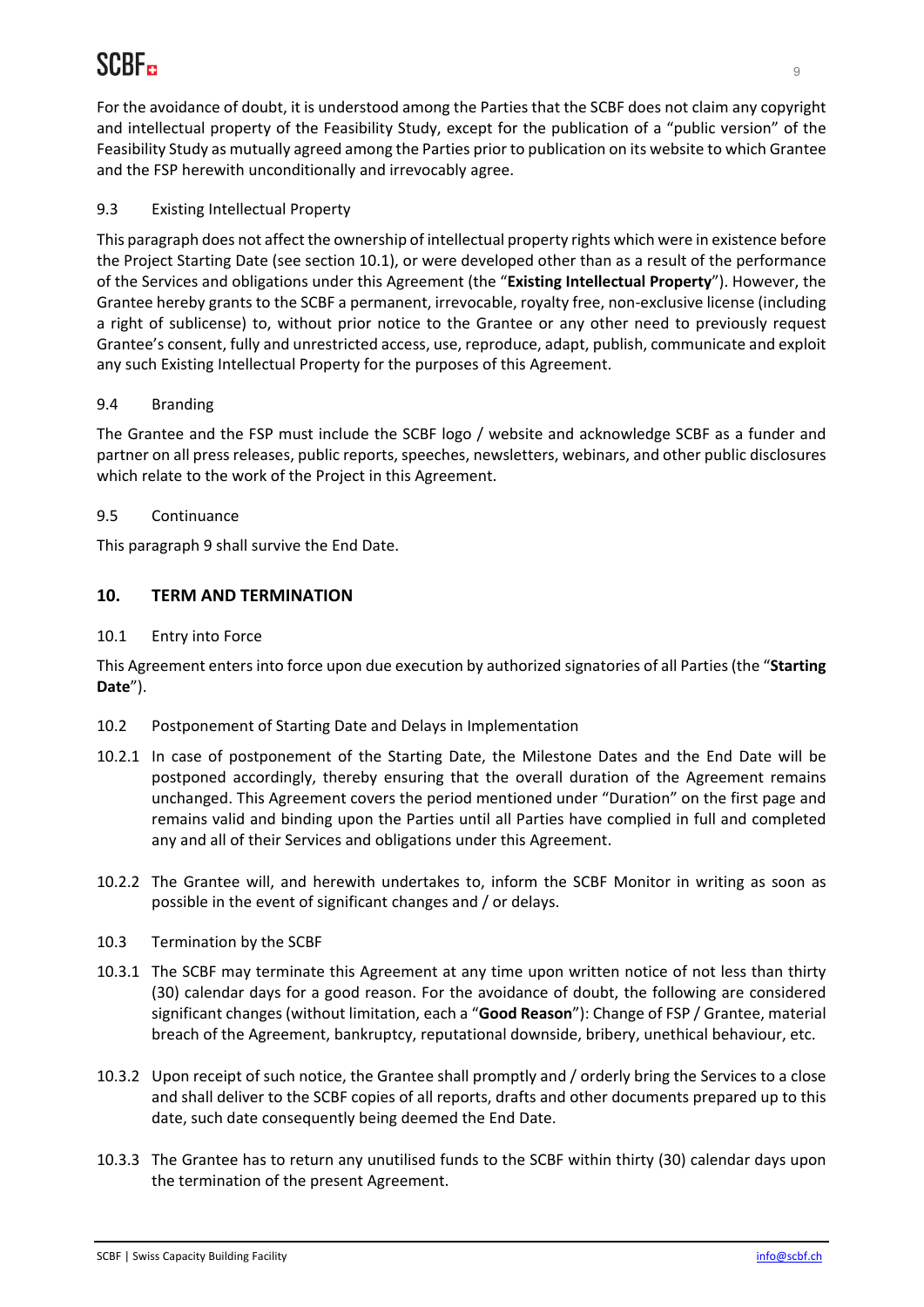The Grantee and / or FSP may terminate this Agreement at any time upon written notice of not less than thirty (30) calendar days for Good Reason (as per section 10.3.1). Upon dispatch of such notice, the Grantee and / or FSP shall promptly and / orderly bring the Services to a close and shall deliver to the SCBF copies of all reports, drafts and other documents (see sections 4.6, 4.7, 4.8 and 4.12) prepared up to this date and return any unused funds to SCBF.

- 10.5 Consequences of Termination
- 10.5.1 The Grantee has to return any unutilised funds to the SCBF within thirty (30) calendar days upon the termination of this Agreement.
- 10.5.2 If the termination is not due to a default on the part of the Grantee, the latter shall be entitled to the fee accrued until the date of termination of the Agreement that will need to be evidenced by invoices and supporting documentation
- 10.5.3 If the termination is due to a default on the part of the Grantee, the SCBF shall be entitled to claim damages for any direct loss resulting from such default, limited to funds disbursed by the SCBF prior to termination.

## **11. MISCELLANEOUS**

- 11.1 Insurance
- 11.1.1 The Grantee shall ensure that allspecialistslisted in the Budget in Annex 1 shall maintain adequate insurance coverage during their involvement in the completion of this Agreement, respectively, the implementation of this Product Up-scaling Support/Feasibility Study/Financial Education Campaign in compliance with all rules and regulations applicable and, in particular, the labour laws and regulations of the jurisdiction of the Grantee.
- 11.1.2 The SCBF shall not assume any liability for Grantee Staff or consultants.

## 11.2 Language

This Agreement is prepared in the English language. All direct correspondence between the Parties to this Agreement and the Milestone Reports, Final Operational Report, and Final Financial Report shall be prepared in English. If requested by the SCBF, e.g. (but without limitation) for monitoring and audit purposes, additional reports, studies, technical data, certificates and documents pertaining to the Product Up-Scaling Support/Feasibility Study/Financial Education Campaign shall be acceptable also in French, Spanish or German, as per SCBF's discretion and direction.

### 11.3 Assignment

No Party shall have the right to assign or transfer any rights or obligations arising from this Agreement in full or in part without the prior consent of all the other Parties in writing.

### 11.4 Entire Agreement

This Agreement and all Annexes attached hereto shall form the entire agreement among the Parties hereto, superseding the contents of any other negotiations and/or agreements, whether oral or in writing, pertaining to the subject matter hereof.

### 11.5 Modifications and Amendments

No modification of, or change to, this Agreement, waiver of any of its provisions or additional contractual provisions shall be valid or enforceable unless previously approved in writing by the Parties and their duly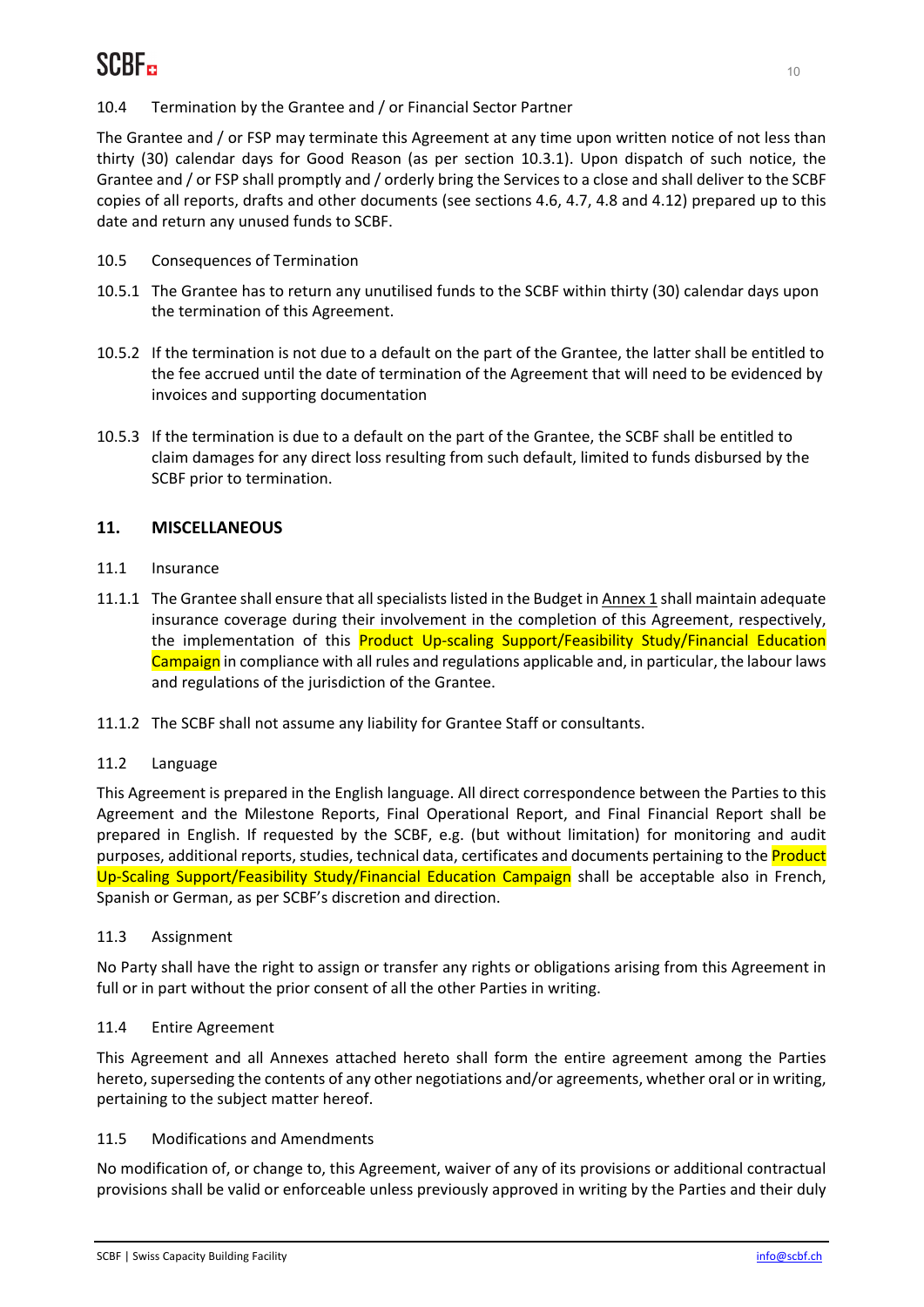authorized representatives in the form of an amendment to this Agreement duly signed by the Parties hereto.

- 11.6 Confidentiality
- 11.6.1 All Parties hereby acknowledge and agree that all relevant documents, budget plans, reporting and other information (together the "**Confidential Information**") received will be treated with strict confidentiality and may not be made accessible to any third party outside the SCBF and unrelated to the Product Up-Scaling Support/Feasibility Study/Financial Education Campaign without previous written permission of the other Parties to the disclosing Party, unless such disclosure is required by applicable law.
- 11.6.2 This section 11.6 shall survive the expiration or termination of this Agreement.
- 11.7 Force Majeure
- 11.7.1 Neither the Grantee nor FSP will be liable for failure or delay to temporarily perform obligations under this Agreement, which have become practicably impossible because of circumstances beyond the reasonable control of the applicable Party, i.e., by reason of Force Majeure.
- 11.7.2 "**Force Majeure**" being defined as unpredictable events on which the Parties have no control whatsoever and preventing them from executing their obligations under this Agreement. Such circumstances include, without limitation, natural disasters or acts of God; acts of terrorism; labour disputes or stoppages; war; government acts or orders; epidemics, pandemics or outbreak of communicable disease; quarantines; national or regional emergencies; or any other cause, whether similar in kind to the foregoing or otherwise, beyond the Party's reasonable control. Written notice of a Party's failure or delay in performance due to Force Majeure must be given to the other Parties no later than two (2) weeks following the Force Majeure event commencing, which notice shall describe the Force Majeure event and the actions taken to minimize the impact thereof.
- 11.7.3 All delivery dates under this Agreement affected by Force Majeure shall be suspended for the duration of such Force Majeure. The Parties hereby agree, when feasible, not to cancel but reschedule the pertinent obligations and deliverables for mutually agreed dates as soon as practicable after the Force Majeure condition ceases to exist.
- 11.7.4 The Grantee and FSP may benefit from an extension of time of the Agreement corresponding to the delay caused directly by the Force Majeure. The Grantee, the FSP and the SCBF will neither be liable to the other Parties for losses or damages sustained by the other Party if the loss or damage arises from any event of Force Majeure.
- 11.7.5 Should the event of Force Majeure last for more than ninety (90) calendar days, either Party may terminate the Agreement by a written thirty‐day (30) notice to the other Parties.
- 11.8 Notices
- 11.8.1 All notices to the SCBF, the Grantee or the FSP shall be addressed in writing to the addresses indicated on page 1 of this Agreement or in an e-mail format.
- 11.8.2 Notices sent to the SCBF the receipt of which is not expressly acknowledged in writing by the SCBF to having been duly received shall not be deemed duly received by the SCBF.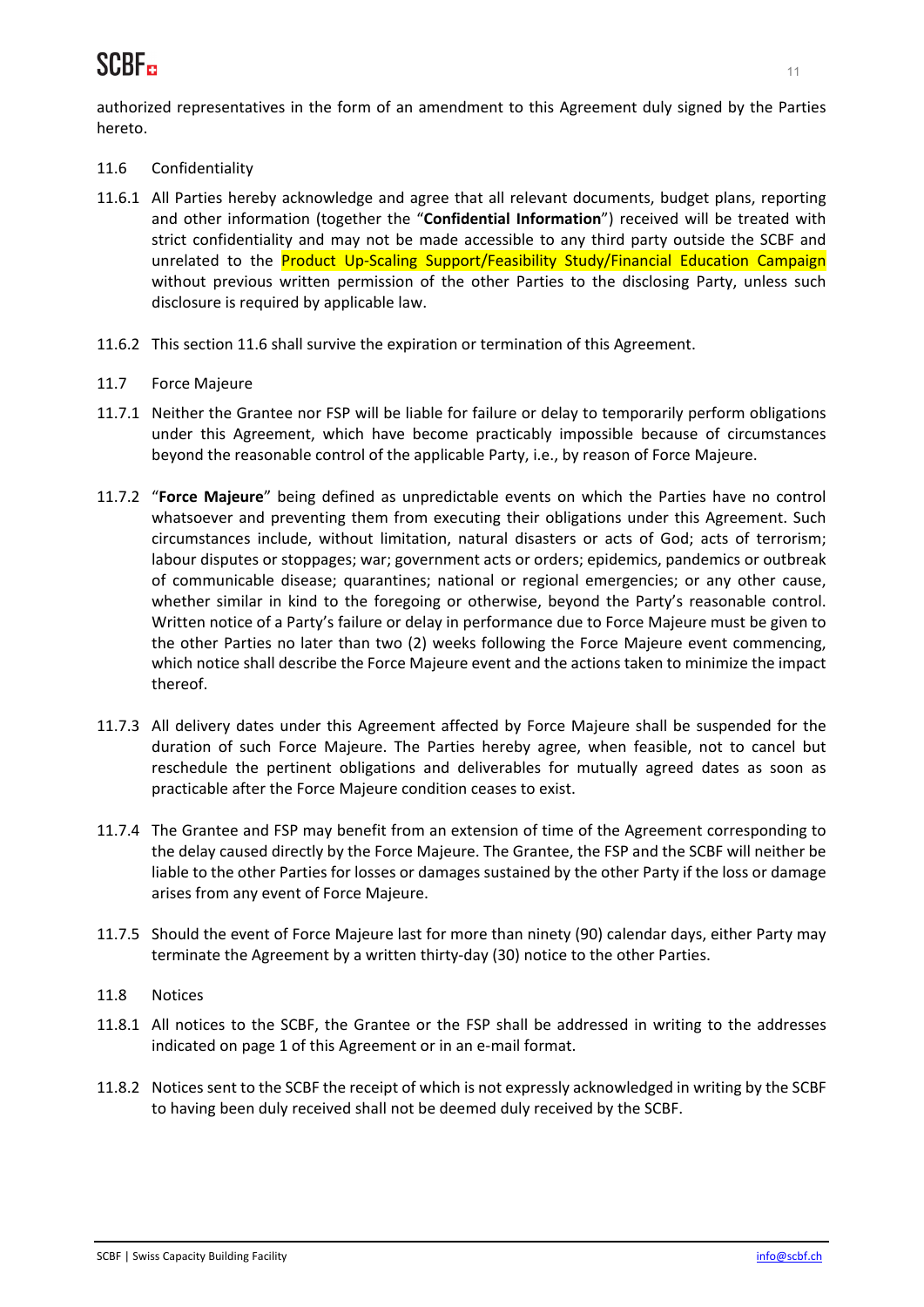

#### 11.9 Severance

The invalidity of any provision of this Agreement shall not affect the validity of the remaining provisions. Any gap resulting in consequence shall be filled by a provision consistent with the purpose of this Agreement with the written consent of all Parties.

#### 11.10 Funding [delete for projects funded solely by SDC]

The funding of this Product Upscaling Project is ensured by the Swiss Agency for Development and Cooperation (50%) and Swiss Re Foundation (50%).

#### **12. APPLICABLE LAW, GOOD FAITH NEGOTIATIONS, MEDIATION AND ARBITRATION**

#### 12.1 Applicable Law

This Agreement shall be governed by, and construed in accordance with, the substantive laws of Switzerland.

12.2 Good Faith Negotiations, Mediation and Arbitration

#### 12.2.1 Good Faith Negotiations

The Parties will use their best efforts to amicably settle any dispute, controversy, or claim arising out of this Agreement by conducting good faith negotiations in relation to the disputed aspect.

- 12.2.2 Mediation
	- a) Should the Parties fail in their attempts pursuant to clause 12.2.1, any dispute, controversy or claim arising out of or in relation to this Agreement, including the validity, invalidity, breach or termination thereof, shall be submitted to mediation in accordance with the Swiss Rules of Mediation of the Swiss Chambers' Arbitration Institution (SCAI) in force on the date when the request for mediation was submitted in accordance with these Rules.
	- b) The seat of the mediation shall be Zurich.
	- c) The mediation shall be conducted in English.

#### 12.2.3 Arbitration

- a) If such dispute, controversy or claim has not been fully resolved by mediation within sixty (60) calendar days from the date when the mediator(s) has (have) been confirmed or appointed by SCAI, it shall be settled by arbitration in accordance with the Swiss Rules of International Arbitration of SCAI in force on the date when a notice of arbitration was submitted by a Party in accordance with said rules.
- b) The number of arbitrators shall be one.
- c) The seat of the arbitration shall be Zurich.
- d) The arbitration shall be conducted in English.

### **13. SPECIAL PROVISIONS (DELETE IF NOT APPLICABLE)**

Templates and forms which are not included in the Annexes will be shared with the Grantee and the FSP after the Agreement has been duly signed.

Upon signature of this Agreement and submission of a one‐page fact sheet in the SCBF template, the SCBF will transfer CHF  $xx'xxx$  to the following account:

*[Beneficiary name]*